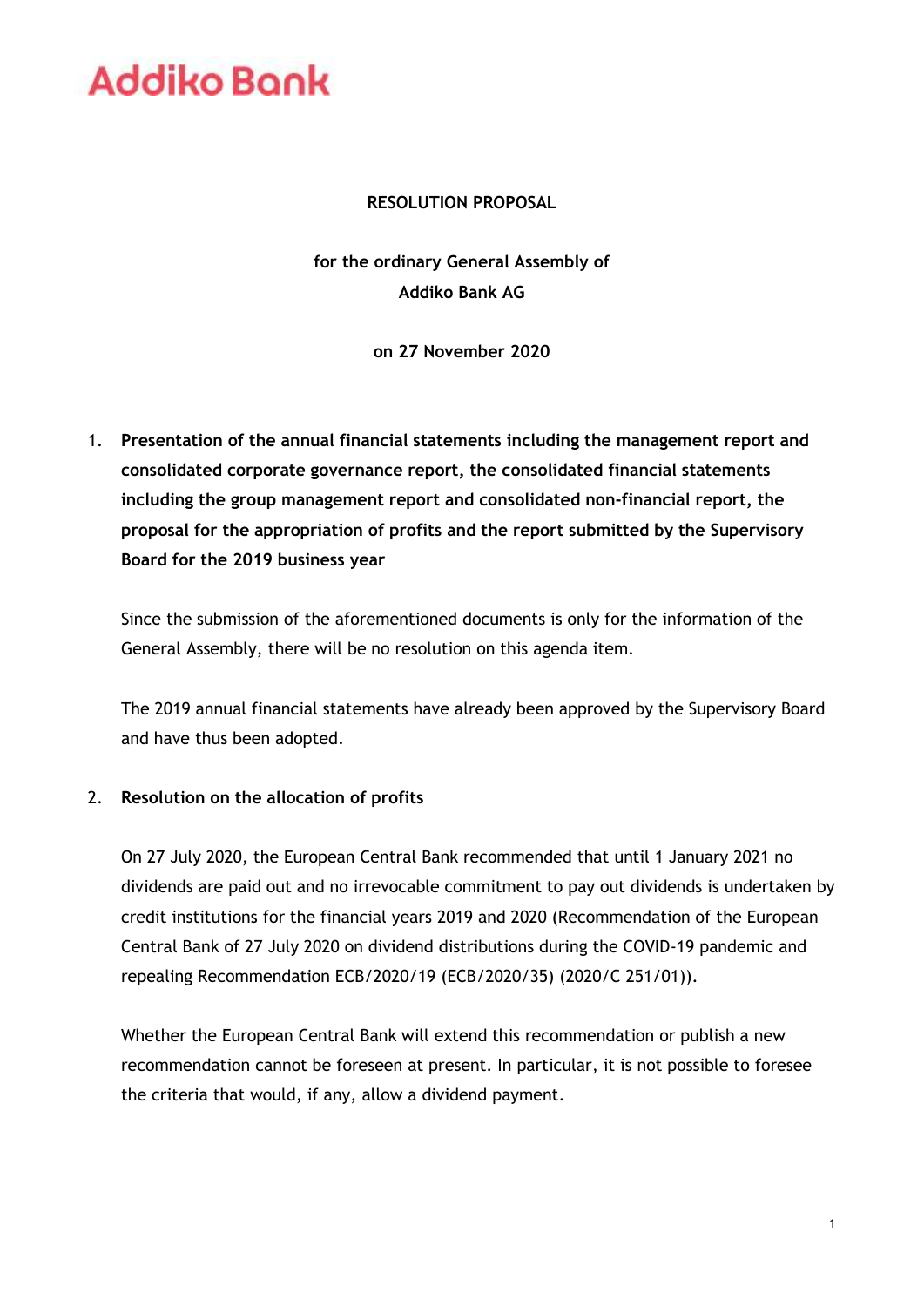The Management Board and the Supervisory Board consider it necessary in the interest of the company to comply with the recommendations of the European Central Bank. If the current recommendation of the European Central Bank is extended or a new recommendation of the European Central Bank is published, the Management Board will have to determine whether this recommendation is contrary to a dividend distribution.

Should these two conditions precedent for a dividend payment not have been met by March 10, 2021 (which also applies if any substantive or formal requirements for a permissible dividend payment are not or not fully met), no dividend will be paid, particularly since the distribution of the balance sheet profit will have to be resolved at the next following General Assembly.

*"The Management Board and the Supervisory Board propose that from the balance sheet profit of EUR 40,000,000 shown in the annual financial statements as of December 31, 2019, subject to the conditions precedent that (i) neither a recommendation of the European Central Bank would in the company's view conflict with a distribution of dividends nor a legally mandatory distribution ban is effective or applicable, and (ii) at the time the preceding condition precedent is satisfied, the Common Equity Tier 1 capital ratio of Addiko Bank AG after distribution of the dividend single and consolidated is not lower than 18.6%, a dividend of EUR 2.05 is distributed for each dividend-entitled share, i.e. the total amount of the dividend is EUR 39,975,000. If both conditions precedent are not satisfied until March 10, 2021, no dividend distribution shall take place. To the extent the balance sheet profit is not distributed in accordance with the above, it shall be carried forward to a new account.*

*The remaining amount of EUR 25,000 will be carried forward on new account in anyway.*

*Furthermore, the Board of Management and the Supervisory Board propose that the payment date for the dividend be the 20th working day after the satisfaction of both conditions precedent."*

3. **Resolution on the discharge of the members of the Management Board for the business year 2019**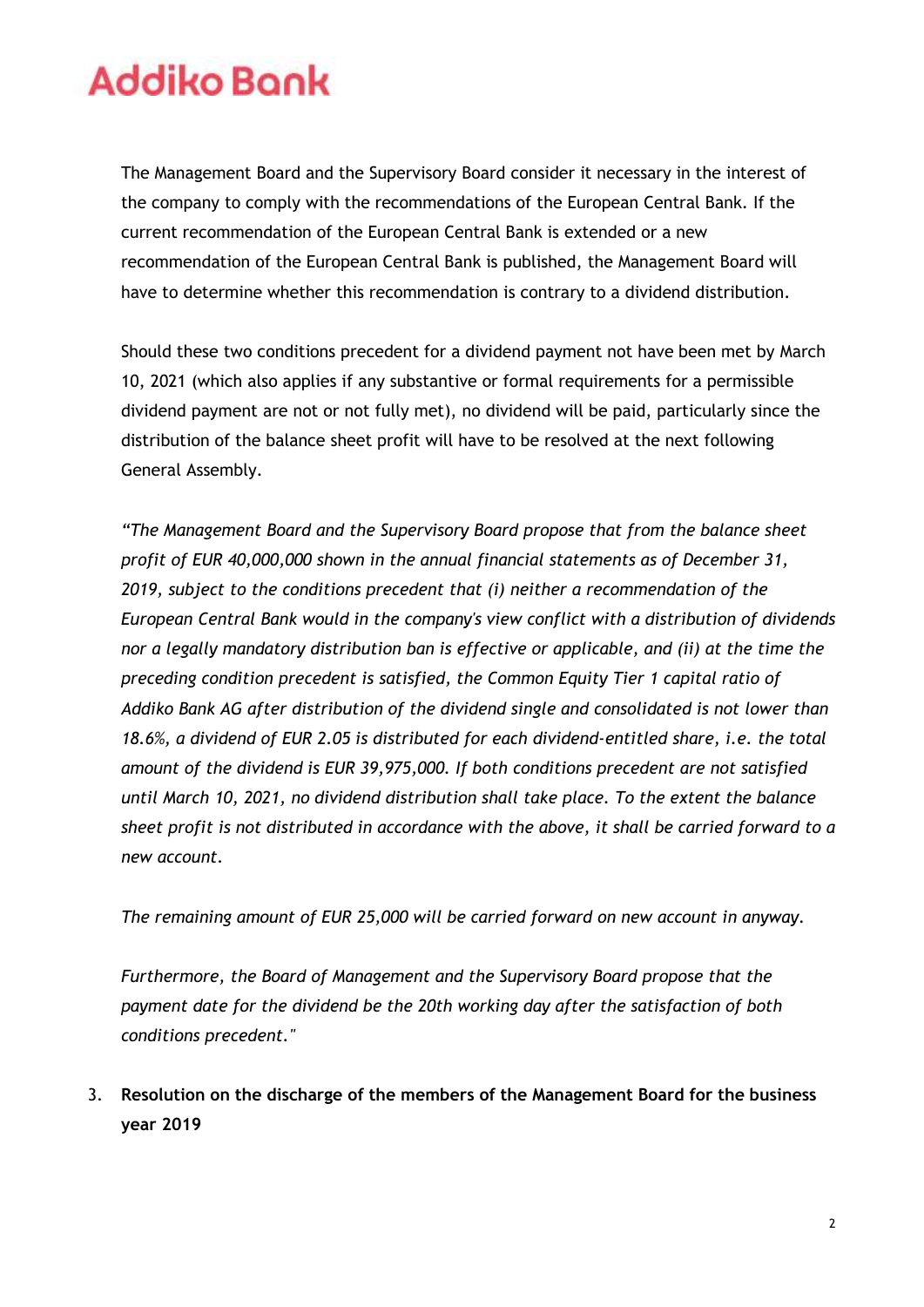"*The Management Board and the Supervisory Board propose to discharge the members of the Management Board in office in business year 2019 for this respective period."*

4. **Resolution on the discharge of the members of the Supervisory Board for the business year 2019**

"*The Management Board and the Supervisory Board propose to discharge the members of the Supervisory Board in office in business year 2019 for this respective period."*

5. **Resolution on the authorization of the Management Board to acquire own shares for the purpose of offering to employees, executives and members of the Management Board or Supervisory Board of the company or a company affiliated with it to acquire pursuant to § 65 para. No 4 Stock Corporation Act up to 10% of the share capital for a period of 30 months from the day of the resolution by the General Assembly**

The Management Board and the Supervisory Board propose that the following resolution be adopted:

"*Authorization of Addiko Bank AG to acquire own shares for the purpose of offering to employees, executives and members of the Management Board of the company or a company affiliated with it to acquire pursuant to § 65 para. 1 No. 4 AktG up to 10% of the share capital for a period of 30 months from the day of the resolution by the General Assembly. The equivalent value per no par value share to be acquired may not exceed or fall below the arithmetic average of the official closing prices published by the Vienna Stock Exchange of the shares of Addiko Bank AG listed on the Vienna Stock Exchange on the 20 trading days preceding the acquisition by more than 20%. This authorization applies for a period of 30 months from the day of the resolution by the General Assembly and thus ends on May 27, 2023."*

6. **Resolution on the revocation of the authorization granted at the General Assembly on June 6, 2019 to acquire own shares in accordance with § 65 para. 1 No. 8 and para. 1a and para. 1b Stock Corporation Act (AktG) with a simultaneous authorization of the**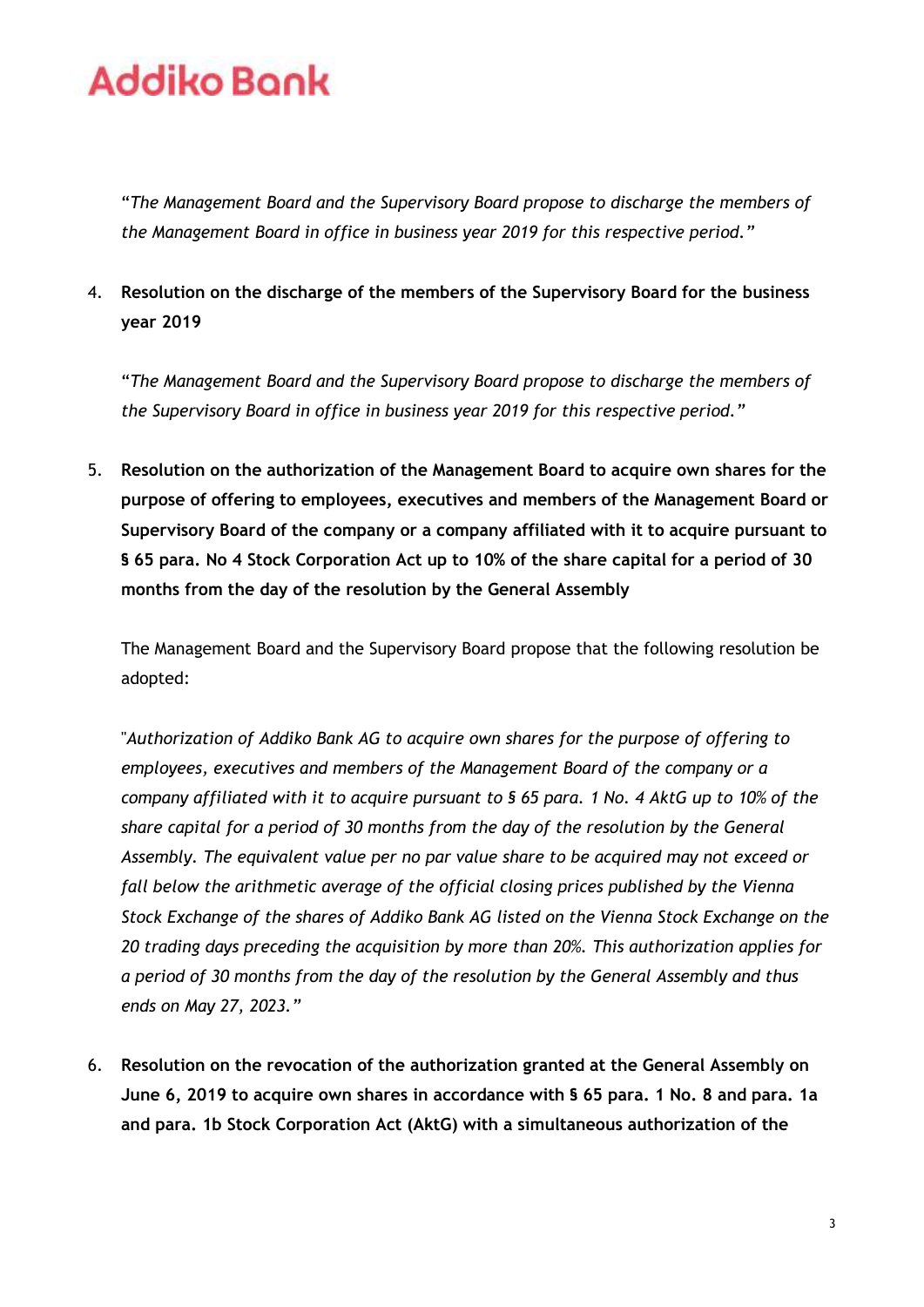**Management Board to acquire for no specific purpose own shares of up to 10% of the share capital in accordance with § 65 para. 1 No. 8 AktG for a period of 30 months from the day of the resolution of the General Assembly**

The General Assembly of the company has resolved on June 6, 2019 to authorize the Management Board to acquire up to 10% of the company's share capital as own shares of the company within the meaning of § 65 of the Stock Corporation Act and to sell the acquired shares on the Vienna Stock Exchange in accordance with § 65 paras. 8, 1a and 1b of the Stock Corporation Act, provided that the Company is listed on a stock exchange. This authorization should be revoked and granted again, with the 30 months duration starting anew.

The Management Board and the Supervisory Board propose that the following resolutions be adopted:

a) "*Revocation of the authorization granted at the General Assembly on June 6, 2019 to acquire own shares in accordance with § 65 para. 1 No. 8 and para. 1a and para. 1b Stock Corporation Act AktG."*

b) "*Authorization of Addiko Bank AG according to § 65 para. 1 No. 8 AktG to purchase own shares. Trading in own shares for profit is expressly excluded. The shares to be acquired may not exceed 10% of the share capital. The equivalent value per no par value share to be acquired may not exceed or fall below the arithmetic average of the official closing prices published by the Vienna Stock Exchange of the shares of Addiko Bank AG listed on the Vienna Stock Exchange on the 20 trading days preceding the acquisition by more than 20%.The Management Board is authorized to sell shares acquired based on this resolution. The Management Board is obliged to publish the respective buyback program as well as its duration and any resale program immediately before implementation in accordance with the provisions of the Stock Exchange Act. Every buyback and, if applicable, resale program must comply with the principle of equal treatment of shareholders in accordance with § 47a AktG. The share of the share capital associated with own shares acquired by the company in accordance with § 65 paras. 1 No. 1, 4, 7 and 8 AktG, together with other own shares that the company has already acquired and still owns, may not exceed 10% of the*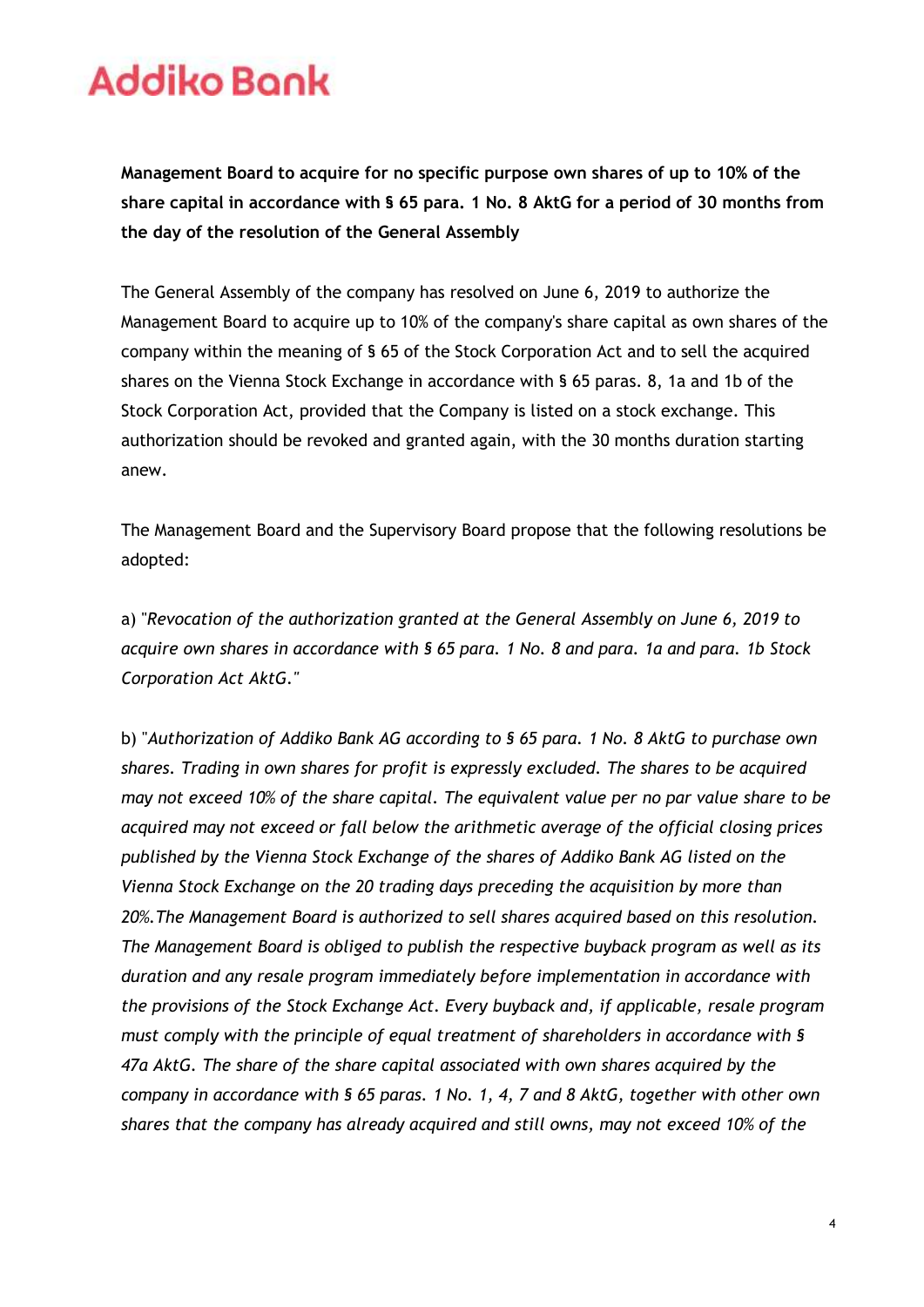*share capital. This authorization is valid for a period of 30 months from the day of the resolution of the General Assembly and therefore ends on May 27, 2023."*

### **7. Resolution on the Remuneration Policy of the Management Board**

At the Extraordinary General Assembly of Addiko Bank AG on July 10, 2020, the remuneration policy of the Management Board of Addiko Bank AG and the remuneration policy of the Supervisory Board of Addiko Bank AG were presented as item 2 of the agenda.

In the vote on the remuneration policy of the Management Board of Addiko Bank AG and the remuneration policy of the Supervisory Board of Addiko Bank AG, the motion for a resolution regarding the remuneration policy of the Management Board of Addiko Bank AG did not achieve the required majority and the General Assembly thus rejected the remuneration policy of the Management Board of Addiko Bank AG, as presented to the General Assembly on July 10, 2020 for resolution.

In accordance with § 78b para. 2 AktG, Addiko Bank AG therefore has to present a revised remuneration policy at the next General Assembly, which will now be held on November 27, 2020.

The vote in the General Assembly on the remuneration policy is of a recommendatory nature. The resolution cannot be challenged (§ 78b para. 1 AktG).

The Supervisory Board has to make a proposal for a resolution on the remuneration policy in accordance with § 108 para. 1 AktG.

This resolution proposal of the Supervisory Board and the remuneration policy have to be made, in accordance with § 108 para. 4 No. 4 AktG, available on the website entered in the commercial register from the 21st day before the General Assembly.

In the meeting on November 4, 2020, the Supervisory Board of Addiko Bank AG set up the principles for the remuneration and the revised remuneration policy of the Management Board of Addiko Bank AG in accordance with § 78a in conjunction with § 98a AktG.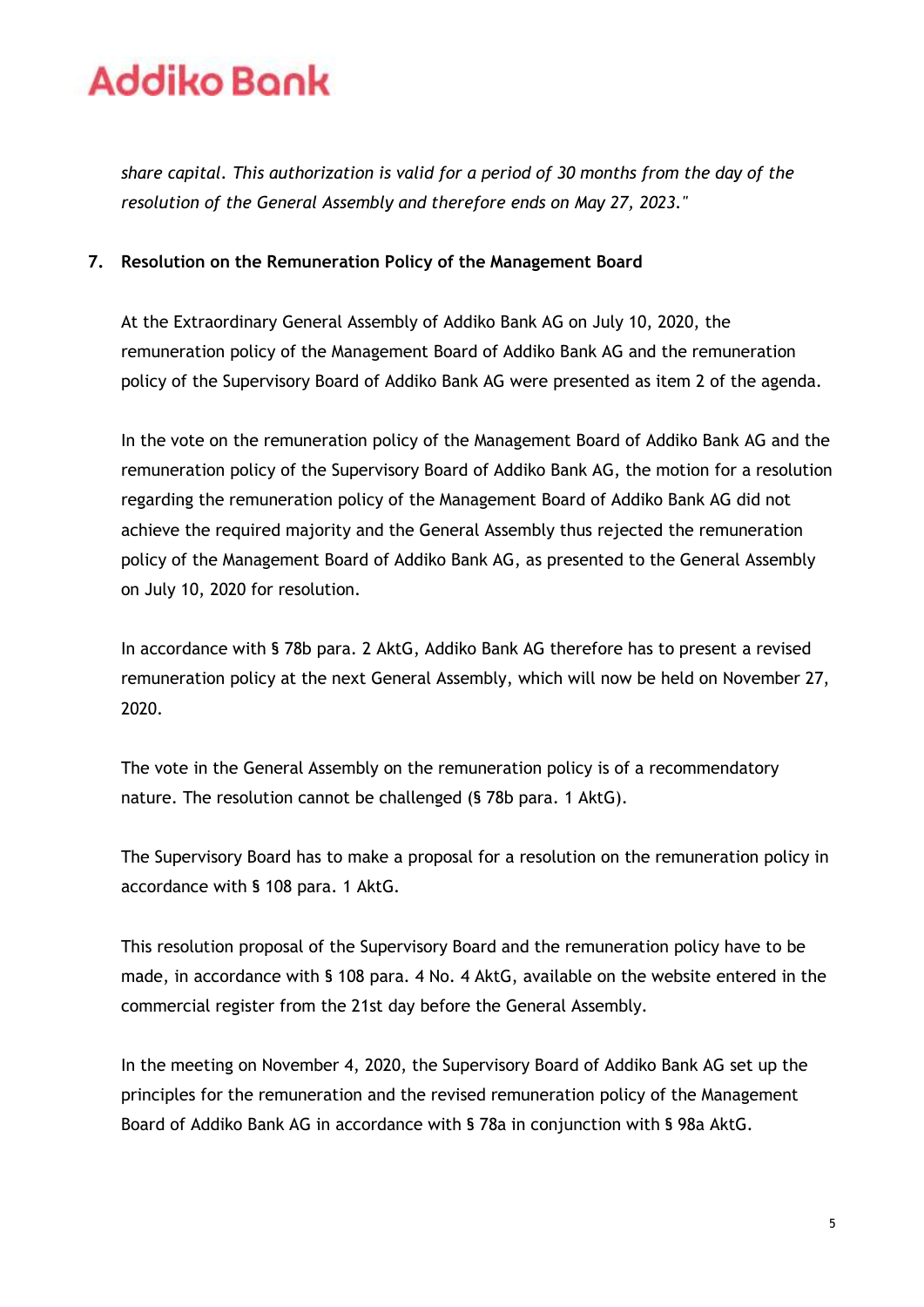The revised remuneration policy of the Addiko Bank AG Management Board will be made available on November 6, 2020 (21st day before the General Assembly) at the latest on the Addiko Bank AG website www.addiko.com stated in the commercial register.

The Supervisory Board proposes that the revised remuneration policy for the Management Board of Addiko Bank AG, as made available on the website entered in the commercial register, be adopted.

The reviewed remuneration policy of the Board of Management of Addiko Bank AG is attached to this proposed resolution as Annex ./1.

### **8. Elections to the Supervisory Board**

### **a) General**

The Chairman of the Supervisory Board, Hans-Hermann Lotter, has announced his resignation from his function as Chairman and Member of the Supervisory Board at the end of the ordinary General Meeting in the 4th quarter of 2020, i.e. at the end of this General Meeting, which is to take place on November 27, 2020.

Henning Giesecke has also announced his resignation from his position as Deputy Chairman and Member of the Supervisory Board at the end of the upcoming General Meeting on November 27, 2020.

### **b) Composition of the Supervisory Board**

In accordance with Article 12.1 of the Articles of Association, the Supervisory Board consists of three to eight members elected by the General Meeting ("shareholder representatives").

The Supervisory Board currently consists of six shareholders' representatives.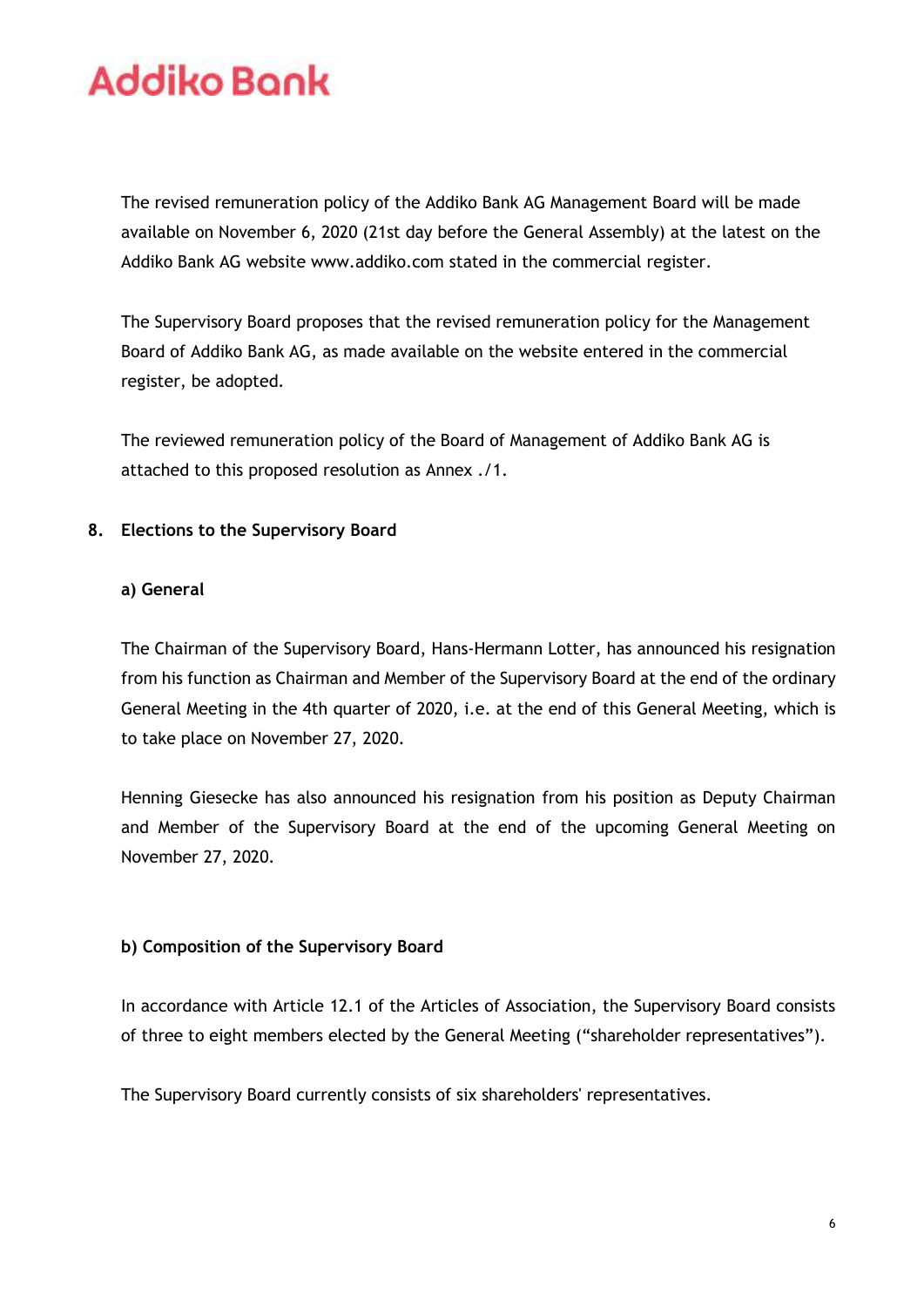As a result of the resignation of Messrs. Lotter and Giesecke, two shareholder representatives would have to be elected at the general meeting in order to achieve this number again.

The Supervisory Board proposes that all two Supervisory Board seats that become vacant be filled so that, after the election at the General Meeting on November 27, 2020, the Supervisory Board will again consist of six shareholder representatives elected by the General Meeting.

Section 86 (7) of the AktG applies to Addiko Bank AG, although no objection was raised in accordance with Section 86 (9) of the AktG.

After the last General Meeting, the Supervisory Board consists of six shareholder representatives and two members delegated by the works council in accordance with Section 110 ArbVG. Of the six shareholder representatives, four are men and two are women. Both of the two employee representatives are men. In order to meet the requirements of Section 86 (7) AktG within the framework of overall compliance, at least two seats in eight Supervisory Board seats must be occupied by women. The requirement of Section 86 (7) AktG is thus currently met and also with the election of two men in the General Meeting.

Shareholders who submit an election proposal to increase the number of current Supervisory Board seats on item 8 of the Agenda, "Elections to the Supervisory Board", must take into account the requirement pursuant to Section 86 (7) AktG. An election contrary to Section 86 (7) AktG is invalid.

### **c) Resolution Proposals**

The Supervisory Board proposes that Herbert Juranek, year of birth 1966, and Frank Schwab, year of birth 1963, be elected to the Supervisory Board with effect from the end of this General Meeting, in accordance with Article 12.2 of the Articles of Association or Section 87 (7) AktG until the end of the General Meeting, which decides on the discharge for the 2021 financial year.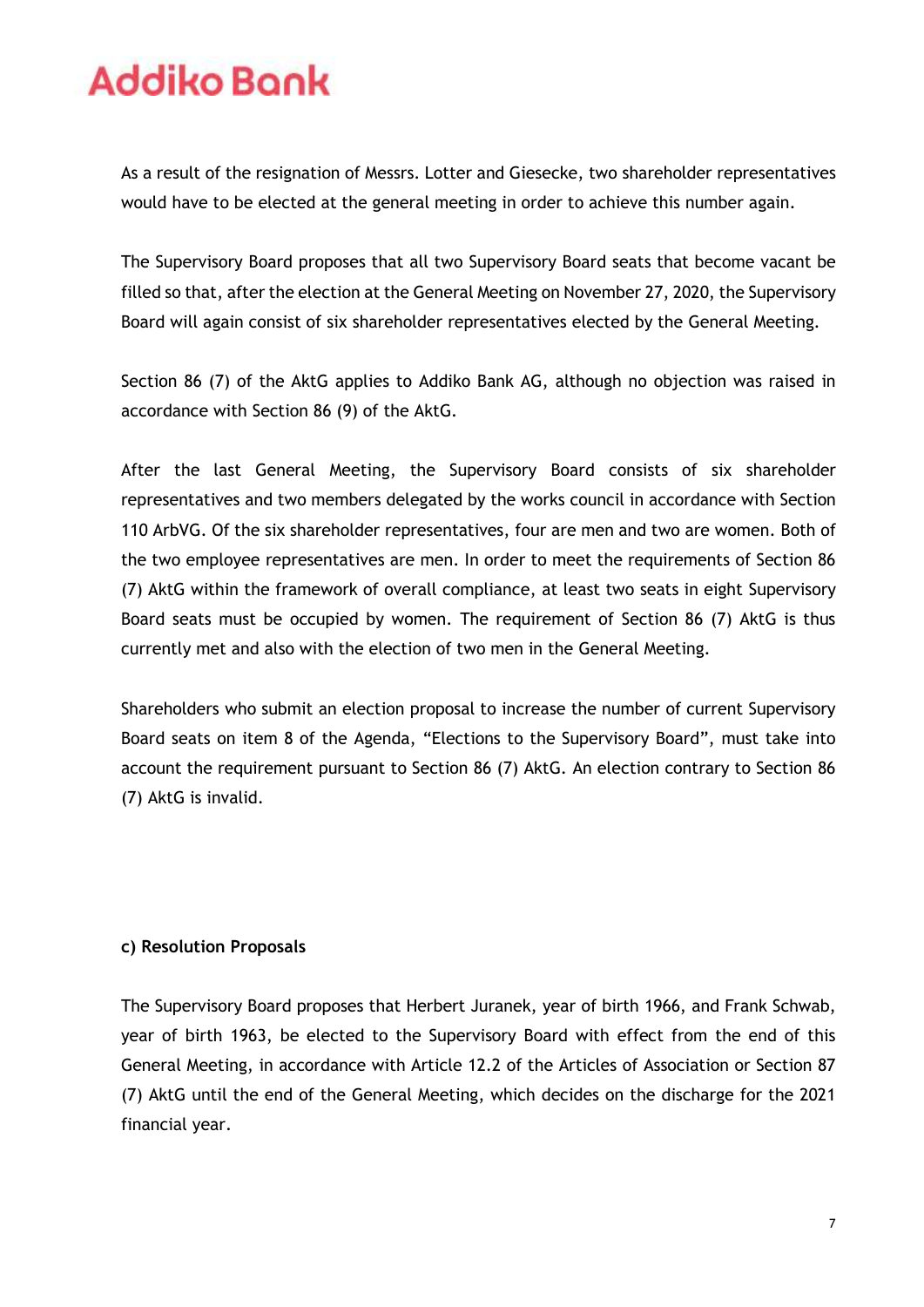The Nomination Committee of the Supervisory Board prepared these proposals and, when selecting the possible candidates, also took into account all the proposals that shareholders have made to the Supervisory Board to date. When submitting the proposal within the meaning of Section 87 (2a) AktG, attention was paid to the professional and personal qualifications of the member as well as the professionally balanced composition of the Supervisory Board and aspects of the diversity of the Supervisory Board with regard to the representation of both genders and the age structure as well as the internationality of the members appropriately.

It is planned to vote separately on each vacant position (two positions) in the upcoming General Meeting (individual vote).

We reserve the right to rank the proposed persons for the individual positions.

Each proposed person has made a declaration in accordance with Section 87 (2) AktG, which is also available on the company's website, and in particular declares that

- 1. all circumstances in connection with Section 87 (2) AktG have been disclosed and, after assessing the proposed person, there are no circumstances that could give rise to concerns about his bias
- 2. the proposed person has not been legally convicted of any criminal offense, in particular none that calls into question his professional reliability in accordance with Section 87 (2a) sentence 3 AktG, and
- 3. There are no obstacles to appointment within the meaning of Section 86 (2) and (4) AktG.

The General Meeting is bound to the election proposals in the following way. Proposals for the election of members of the Supervisory Board including the declarations pursuant to Section 87 (2) AktG for each proposed person must be made available on the company's website no later than November 20, 2020 (5th working day before the General Meeting), otherwise the person concerned must not be included in the vote may be. This also applies to election proposals from shareholders in accordance with Section 110 AktG, which must be received by the company in text form no later than November 18, 2020 (7th working day before the General Meeting), whereby reference is made to the convocation.